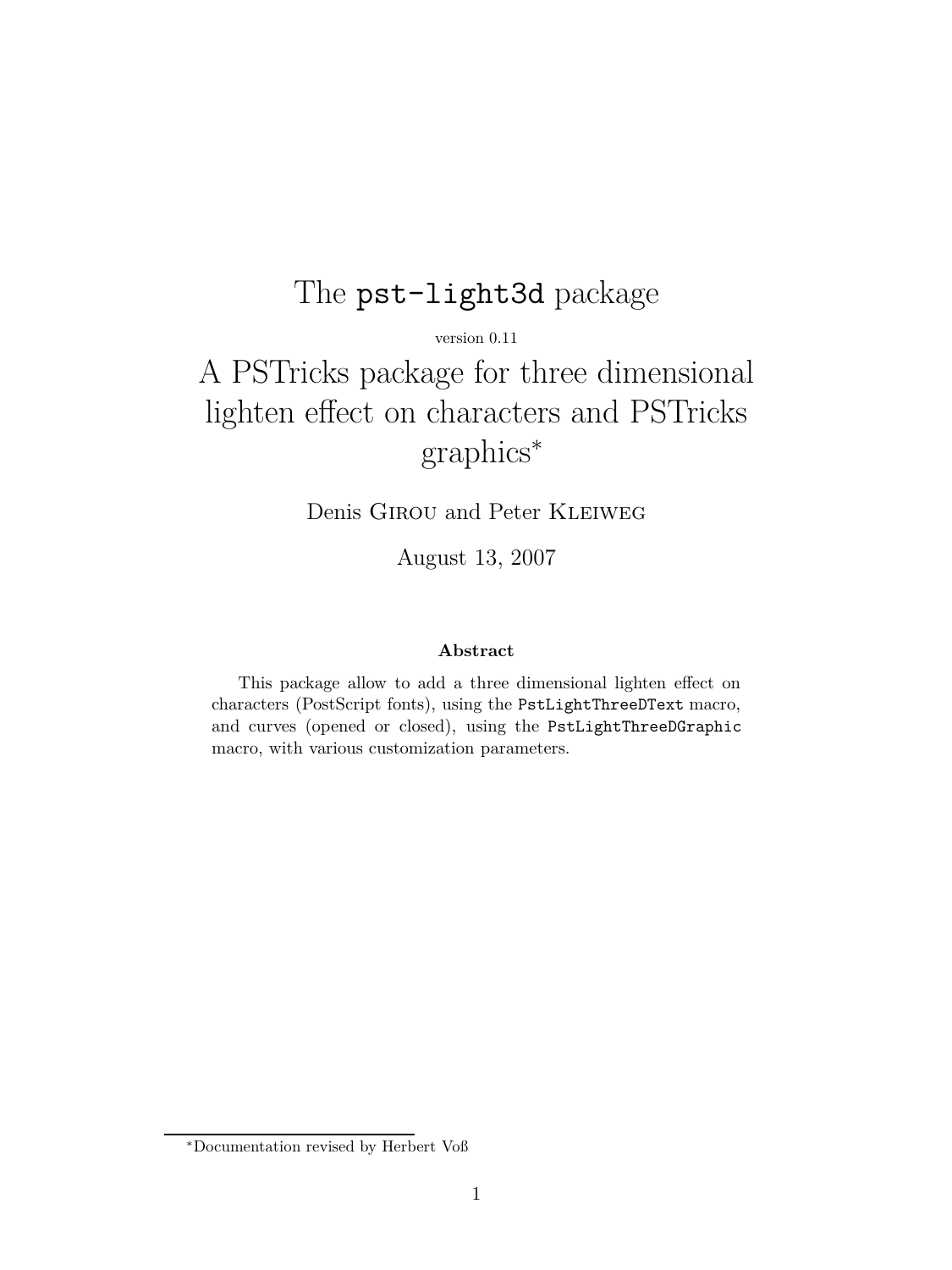## **1 Examples**



 $\Delta$ leclareFixedFont{ $\left\{T1\}$ {ptm}{b}{n}{3 cm}  $\texttt{\texttt{PstLightThreeDText[fillstyle=solid,}}$ fillcolor=white]{\Bf Test}

 $\Delta$ leclareFixedFont ${\Bbb S}^{T1}\{ptm\}$ {b}{n}{3 cm} \PstLightThreeDText[linestyle=none, fillstyle=solid, fillcolor=darkgray]{\ Bf Test}

 $\texttt{\texttt{1}inestyle=none,fillstyle=solid,}$ fillcolor=LightGreen}*%* \PstLightThreeDText[LightThreeDAngle =0]{\Bf Test}\\[0.5cm] <sup>3</sup> \PstLightThreeDText[LightThreeDAngle  $=90$ ]{\Bf Test}



\psset{linestyle=none,fillstyle=solid, fillcolor=magenta,}*%* \PstLightThreeDText[LightThreeDXLength =0.5, LightThreeDYLength=-1]{\Bf Test }\\[1cm] \PstLightThreeDText[LightThreeDXLength =-1, LightThreeDYLength=0.5]{\Bf Test}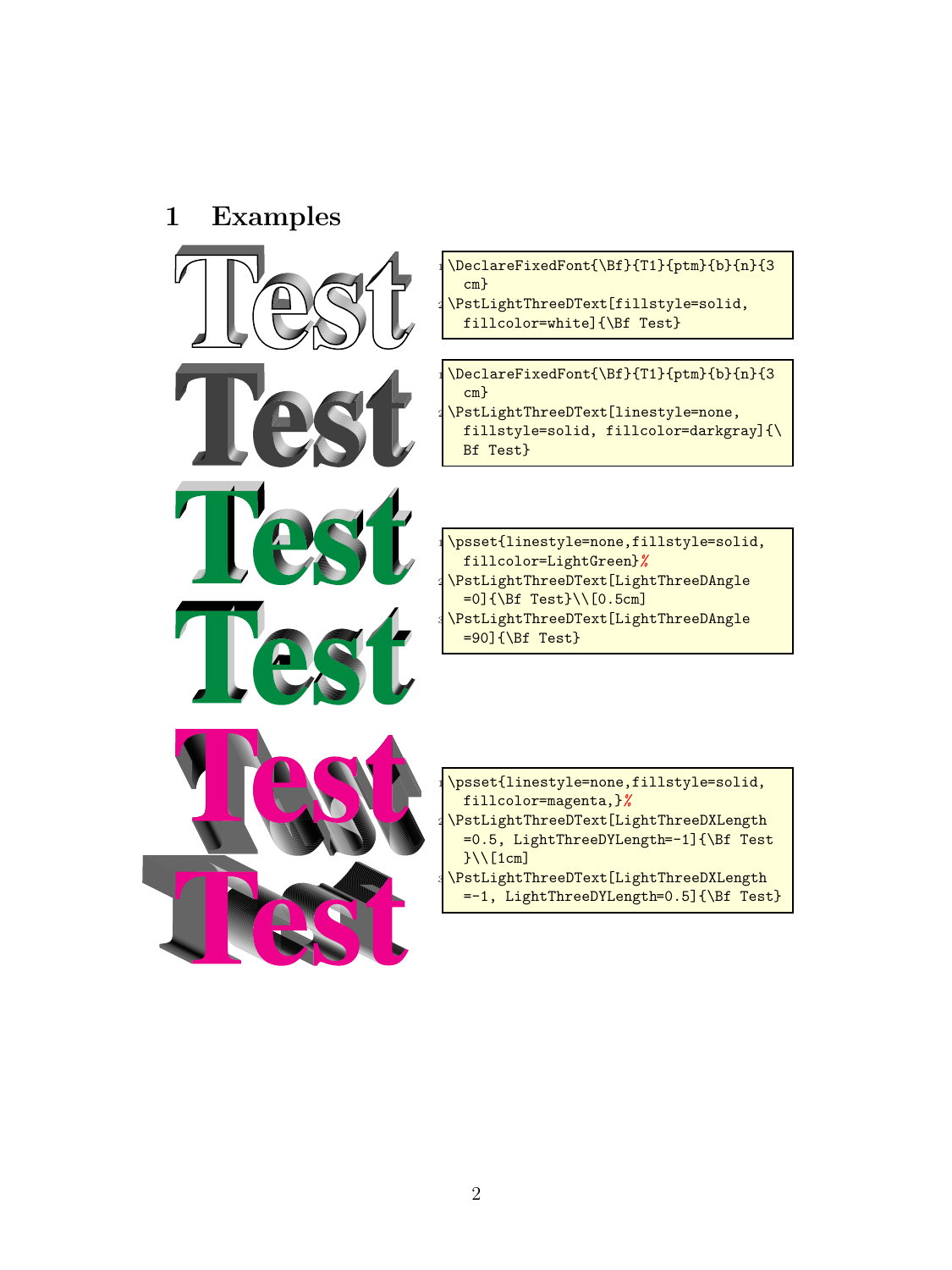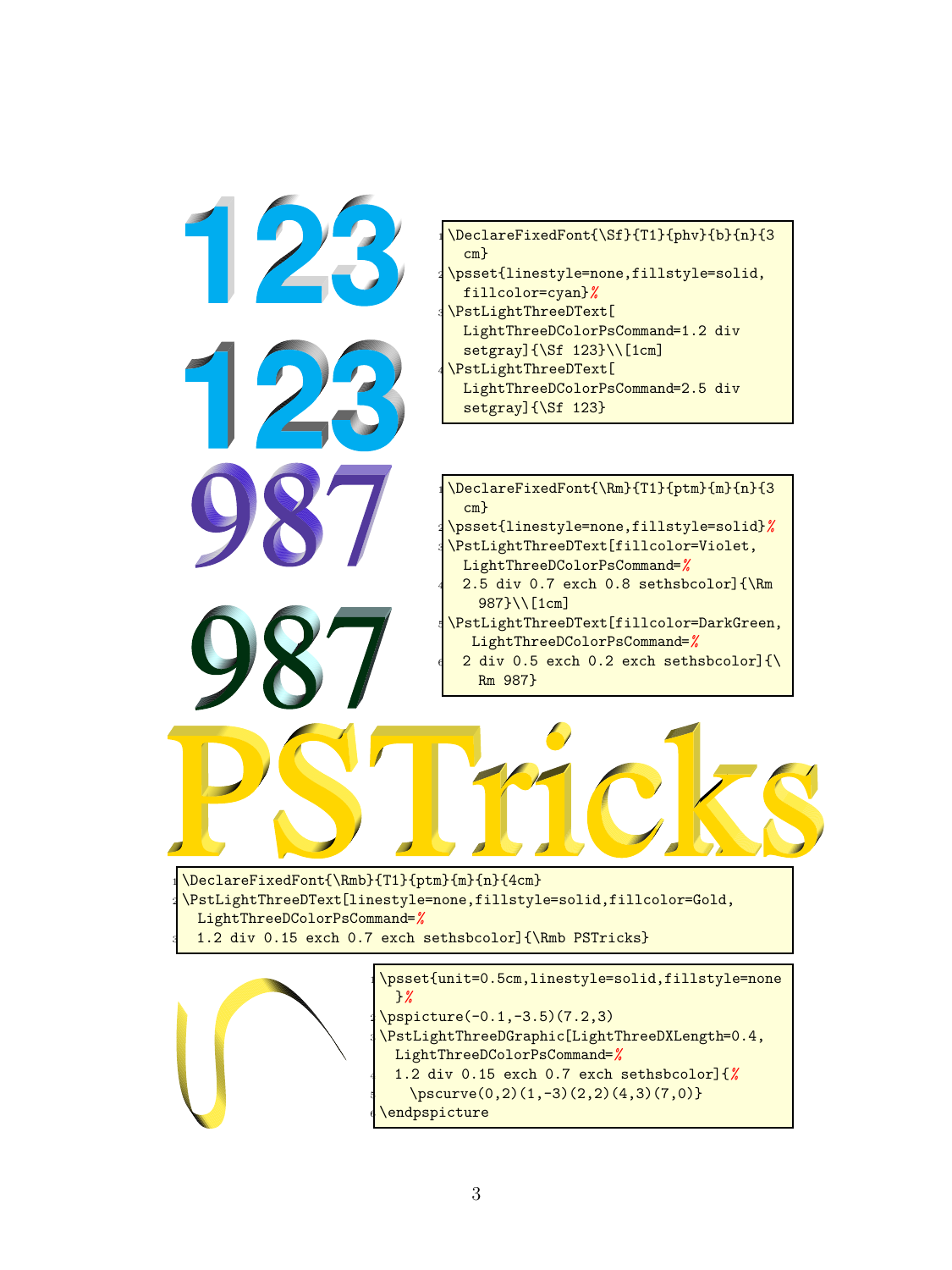







\psset{unit=0.5cm,linestyle=solid,fillstyle=none }*%*  $\pi$ )

\PstLightThreeDGraphic[LightThreeDXLength=0.8, LightThreeDColorPsCommand=*%* 2 div 0.35 exch 0.9 exch sethsbcolor] $\{\setminus\}$ 

pspolygon(0,2)(1,-3)(2,0)(4,1)(6,1)(7,3)}

\endpspicture

\psset{unit=0.5cm,linestyle=solid,fillstyle=none }*%*  $\pi$ )  $(3.8,3)$ \PstLightThreeDGraphic[LightThreeDColorPsCommand =*%* 2.6 div 0.12 exch 0.7 exch sethsbcolor] $\{\n\}$ psellipse(2,0)(1.5,3)}

\endpspicture

\SpecialCoor <sup>2</sup> \def\PstCoordinates{}*%* \Multido{\nDistance=0.00+0.02,\iAngle =0+20}{200}{*%* \edef\PstCoordinates{\PstCoordinates(\ nDistance;\iAngle)}} <sup>5</sup> \psset{unit=0.5cm}*%* \pspicture(-3.8,-4)(4.1,3.7) \PstLightThreeDGraphic[LightThreeDLength=0.2, LightThreeDColorPsCommand=*%* 1.2 div 0.3 exch 0.7 exch sethsbcolor] ${\mathcal{N}}$ expandafter\pscurve\PstCoordinates} \endpspicture

\SpecialCoor

```
2 \def\PstCoordinates{}%
\Multido{\nDistance=0.00+0.02,\iAngle
 =0+20}{200}{%
 4 \edef\PstCoordinates{\PstCoordinates(\
   nDistance;\iAngle)}}
5 \psset{unit=0.5cm}%
\pspicture(-3.8,-4)(4.1,3.7)
\PstLightThreeDGraphic[LightThreeDLength=0.2,
 LightThreeDAngle=30,LightThreeDColorPsCommand=
 %
 8 /Counter Counter 0.00005 add def 2 mul Counter
    exch 0.7 exch sethsbcolor]{%
 9 \pstVerb{ /Counter 0 def }%
 \expandafter\pscurve\PstCoordinates}
\endpspicture
```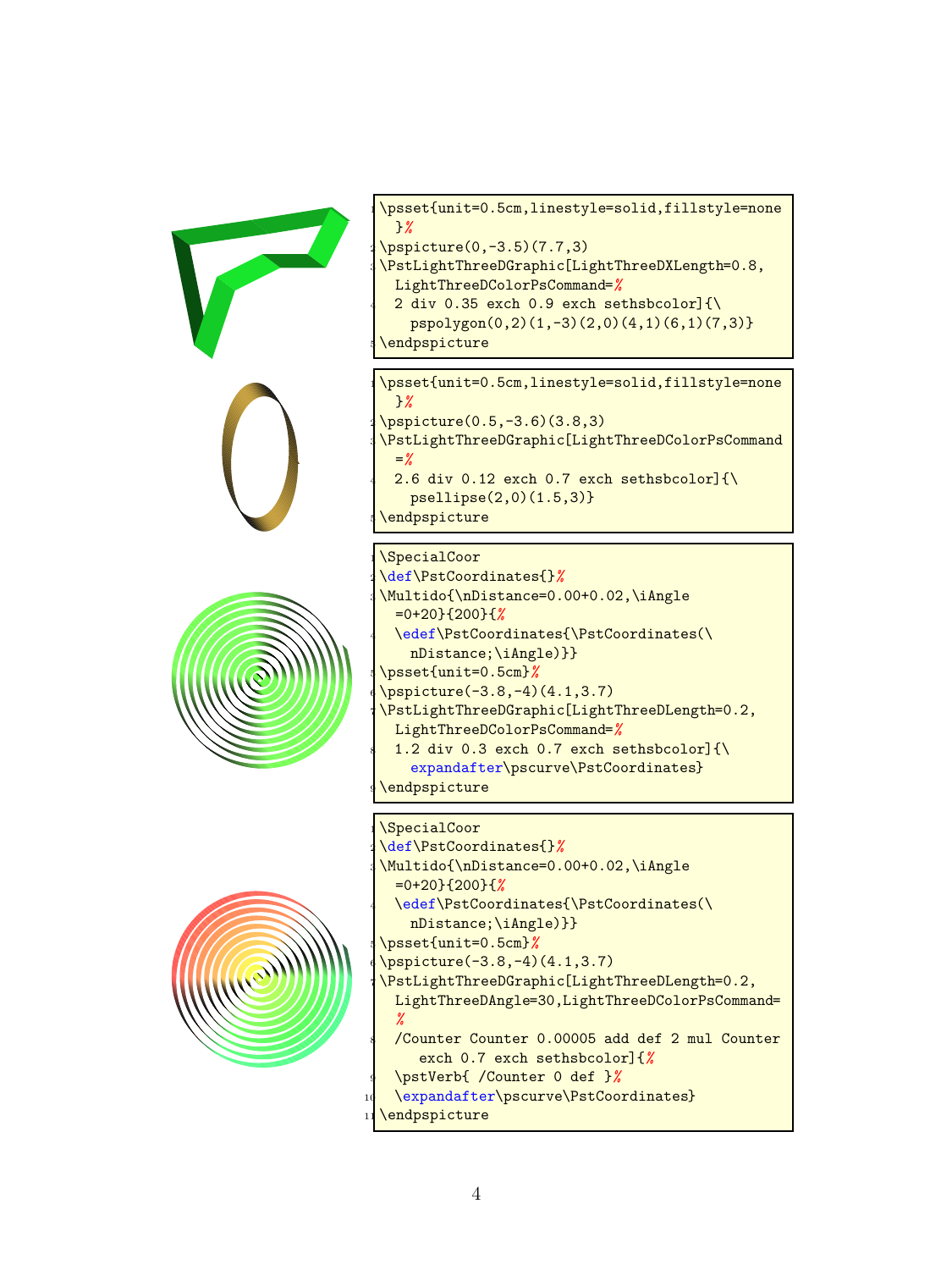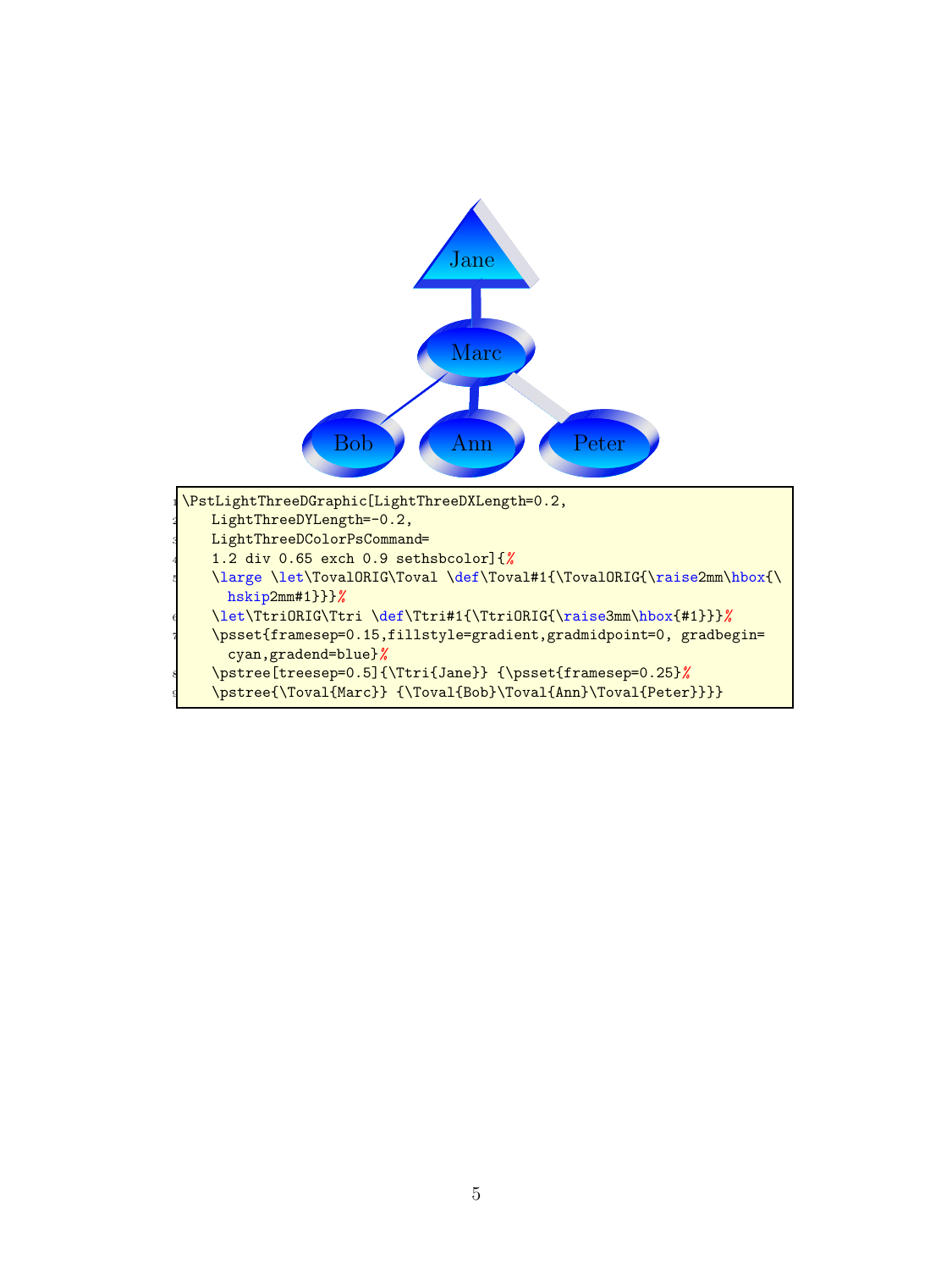

```
2 \pspicture(-0.45,-1.6)(1,1.3)%
\psaxes[Dx=0.2,Oy=-1.2,Dy=0.2,tickstyle=top, axesstyle=frame](0,-1.2)
  (1,1.2)%
4 \psset{plotpoints=500,LightThreeDXLength=0.3, LightThreeDYLength=-0.3}%
5 \PstLightThreeDGraphic[LightThreeDColorPsCommand=1.5 div 0.05 exch 0.8
 sethsbcolor]{%
 6 \psplot{0}{0.95}{x 10 mul 57.296 mul sin}}%
7 \PstLightThreeDGraphic[LightThreeDColorPsCommand=1.5 div 0.6 exch 0.8
 sethsbcolor]{%
 8 \psplot{0}{0.95}{x 40 mul 57.296 mul cos 2 div}}%
9 \rput(-0.3,0.1){\textcolor{red}{$\sin (10 \times x)$}}%
10 \rput(-0.3,-0.1){\textcolor{blue}{$\cos (40 \times x) / 2$}}%
11 \rput(0.5,-1.5){$x$}%
\endpspicture
```
## **References**

- [1] Hendri Adriaens. *The xkeyval package*. CTAN:/macros/latex/contrib/xkeyval/, 2006.
- [2] D. P. Carlisle and S. P. Q. Rahtz. *The keyval package*. CTAN:/macros/latex/required/graphics/keyval.dtx, 2001.
- [3] Denis Girou. Présentation de PSTricks. *Cahier GUTenberg*, 16:21–70, April 1994.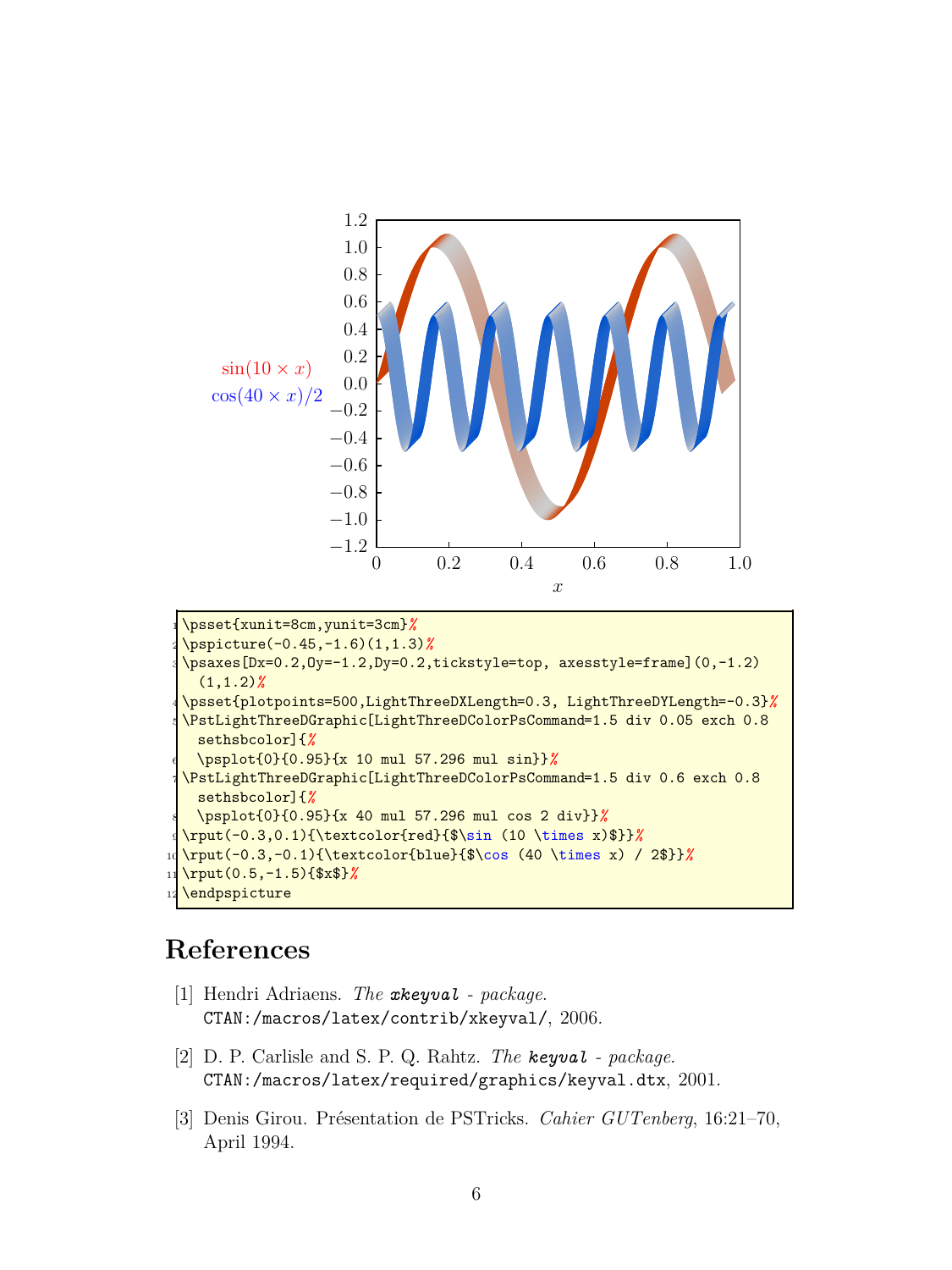- [4] Michel Goosens, Frank Mittelbach, Sebastian Rahtz, Denis Roegel, and Herbert Voß. *The BTEX Graphics Companion*. Addison-Wesley Publishing Company, Reading, Mass., 2007.
- [5] Laura E. Jackson and Herbert Voß. Die plot-funktionen von pst-plot. *Die TEXnische Komödie*, 2/02:27–34, June 2002.
- [6] Nikolai G. Kollock. *PostScript richtig eingesetzt: vom Konzept zum praktischen Einsatz*. IWT, Vaterstetten, 1989.
- [7] Rolf Niepraschk and Herbert Voß. *PSTricks mehr als nur ein alter Hut*. DANTE 2004 in Darmstadt, http://PSTricks.de/docs/Darmstadt2004.pdf, 2004.
- [8] Sebastian Rahtz. An introduction to PSTricks, part I. *Baskerville*, 6(1):22–34, February 1996.
- [9] Sebastian Rahtz. An introduction to PSTricks, part II. *Baskerville*, 6(2):23–33, April 1996.
- [10] Timothy Van Zandt. *PSTricks PostScript macros for Generic TEX, Documented Code*. CTAN:/graphics/pstricks/obsolete/doc/src/pst-code.tex, 1997.
- [11] Herbert Voß. Three dimensional plots with pst-3dplot. *TUGboat*, 22-4:319, December 2001.
- [12] Herbert Voß. *PSTricks Grafik für TEX und L<sup>A</sup>TEX*. DANTE Lehmanns, Heidelberg/Hamburg, forth edition, 2007.
- [13] Herbert Voß. *The pstricks-add package*. CTAN:/graphics/pstricks/contrib/pstricks-add/, 2007.
- [14] Herbert Voß and Jana Voß. The plot functions of pst-plot. *TUGboat*, 22-4:314–318, December 2001.
- [15] Michael Wiedmann. *References for TEX and Friends*. http://www.miwie.org/tex-refs/, 2004.
- [16] Timothy van Zandt. *pst-eps: Exporting eps images*. CTAN:graphics/pstricks/generic/, 2003.
- [17] Timothy van Zandt. *multido.tex a loop macro, that supports fixed-point addition*. CTAN:/graphics/pstricks/generic/multido.tex, 2004.